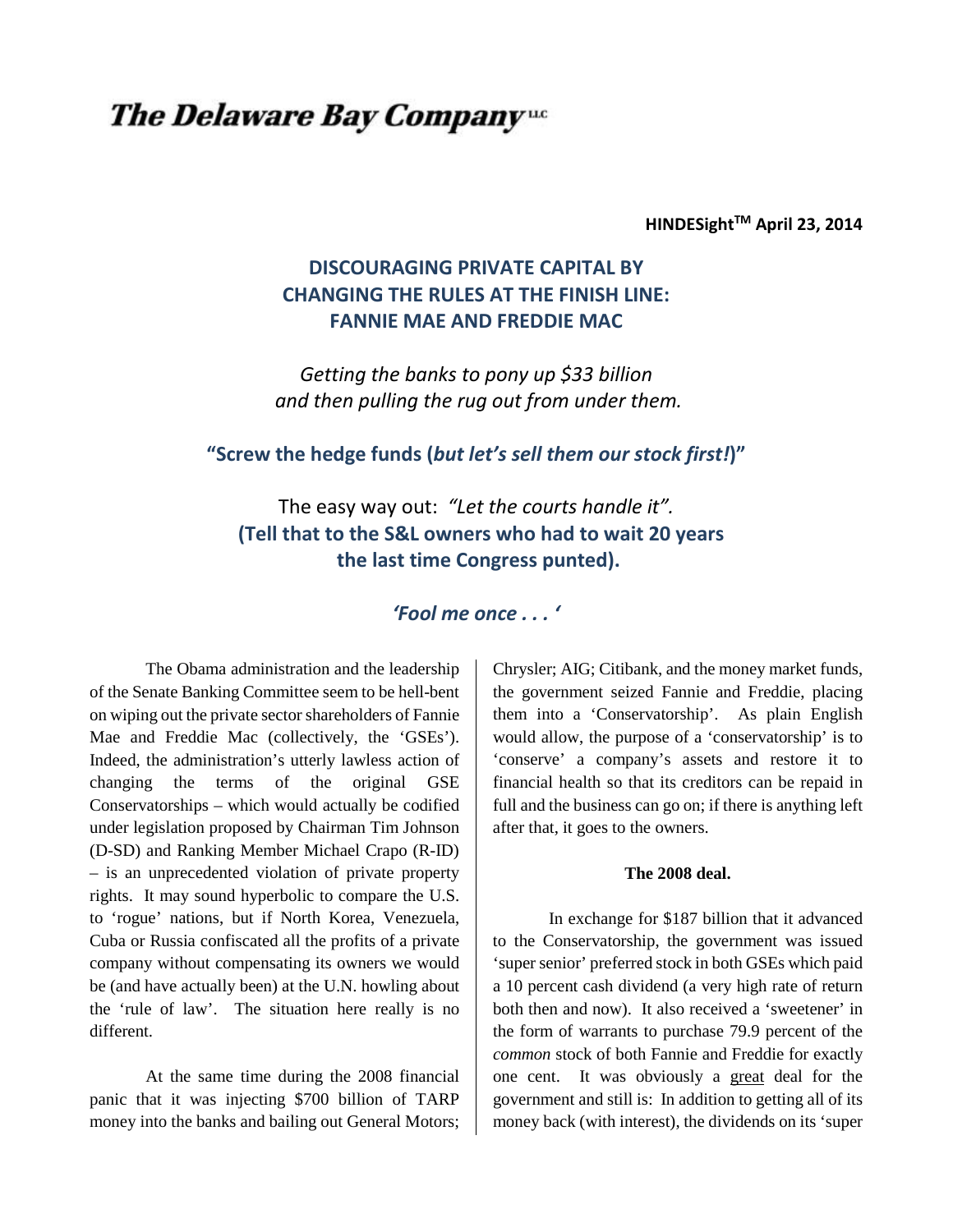senior' preferred stock going forward will amount to an additional \$190 billion over the next 10 years. Further, analysts project that the government's effective ownership of 79.9 percent of the GSEs' *common* shares will be worth yet another \$140 billion during that same time frame (and even more beyond that).

## **The 2012 amendment.**

But apparently the administration decided that wasn't enough. (And Senators Johnson and Crapo seem to agree). In the early summer of 2012, two things were becoming apparent. First, real estate prices had finally stopped going down, allowing Fannie and Freddie to return to profitability and begin repaying their loans. Second, there were serious threats in Congress to shut down the government when it hit the looming debt ceiling limit. As a result, the Treasury Department was frantically looking for ways to manage the government's cash flow so as to not run out of money and no longer be able to pay the government's bills. So in August of 2012, Treasury unilaterally changed the rules: instead of paying the government the 10 percent dividend which had previously been agreed upon, Fannie and Freddie were required to fork over *100 percent of their profits* – none of which could be used to reduce the \$187 billion loan balance. In actuality, the August 2012 'net worth sweep' was nothing but a government sleight-of-hand which instead of 'conserving' Fannie and Freddie assets, *confiscates* them instead. As none of the profits paid to the government can ever be used to pay off the government's loan, the GSEs will be permanently in hock to the tune of \$187 billion. So much for 'conserving' their assets.

#### **Banks to the rescue.**

The government's duplicity and self-dealing gets even worse. Until the 2008 financial panic came along, Uncle Sam had never put a penny into the GSEs; they were 100 percent owned and entirely funded by the private sector. Indeed, at the government's urging during the run-up to the crisis, private investors poured another *\$33 billion* into

Fannie and Freddie in order to shore up their finances, most of which came from community banks whose regulators actively encouraged them to purchase preferred shares in the two institutions. But when both were seized and placed into Conservatorship, the value plummeted, forcing the banks to take write-downs of up to 90 percent. Coupled with the nationwide collapse in real estate values, those write-downs threatened the very solvency of many banks and not a few actually ended up being seized by the FDIC.

#### **The hedge funds step up.**

Having been appointed Receiver of the seized banks, the FDIC suddenly found itself the proud owner of tens of millions of Fannie and Freddie shares. So in the spring of 2011, it aggregated its holdings and sold 31 million preferred shares on the open market in a series of block trades. The buyers? A consortium of hedge funds lined up by the FDIC. Just as 'speculators' had provided liquidity to ex-soldiers who (unwisely) wanted to dump their Continental 'greenbacks' after the Revolutionary War (remember that story from your eighth grade U.S. History class?), the hedge funds provided the FDIC with 'liquidity'; i.e., *cash* which the FDIC used to reduce its losses on the banks whose deposits it had insured. It is clearly unfair for the government to now come along and say that those same hedge funds not only should not be allowed to make a profit on their investment, but that the value of the shares *it sold them* should be rendered worthless. The hypocrisy is indeed breathtaking.

#### **Relying on the courts not the answer.**

A few members of Congress have suggested to me that they don't feel it necessary to address the concerns of the private sector at this time because *'the courts can always sort it out'*. For starters, this is particularly disingenuous as Treasury has included language in Johnson/Crapo which would foreclose such lawsuits. In addition, a few of us who have had a bite out of that apple remember what happened the last time Congress decided to 'punt' to the courts. Back in the late 80's and early 90's, there were 120 savings and loan institutions which were well